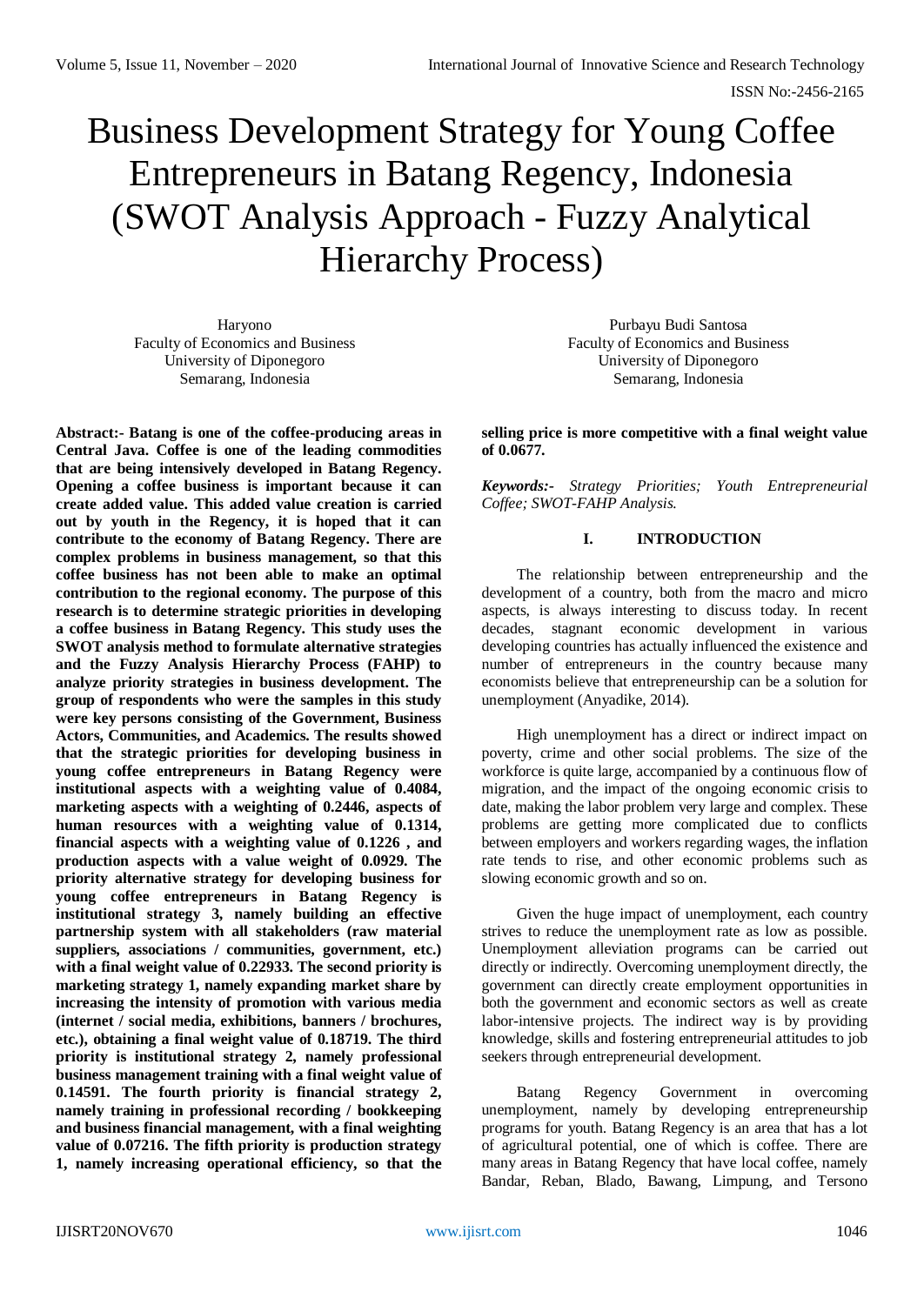Districts. Coffee production in Batang Regency is as shown above.



*Fig. 1. Batang Regency Coffee Production (Quintal)*

Through the Thousand Village Youth Entrepreneurship program, the Batang Regency government is trying to increase the number of entrepreneurs in Batang Regency. One form of the program is the Young Coffee Entrepreneurs. Through this program accompanied by the great potential of coffee in Batang Regency, there has been a very rapid increase in youth opening coffee businesses. However, based on observations made, these businesses still face several problems, making it quite difficult to carry out business development. These problems are divided into several aspects as follows:

Table I. Coffee Business Development Problems in Batang

| Regency                                                                                                     |                                                                                                                                                                                                                                                                                                                                                                                                                         |  |  |
|-------------------------------------------------------------------------------------------------------------|-------------------------------------------------------------------------------------------------------------------------------------------------------------------------------------------------------------------------------------------------------------------------------------------------------------------------------------------------------------------------------------------------------------------------|--|--|
| Aspect                                                                                                      | <b>Problems</b>                                                                                                                                                                                                                                                                                                                                                                                                         |  |  |
| Production                                                                                                  | Expensive means of production<br>The supporting production tools are still<br>limited<br>Prices for raw materials are unstable<br>It is quite difficult to get quality raw<br>materials                                                                                                                                                                                                                                 |  |  |
| Financial                                                                                                   | Limited working capital<br>Access to capital is still difficult for small<br>businesses<br>Financial management (recording) is still<br>very simple, and many have not even used<br>financial records                                                                                                                                                                                                                   |  |  |
| Institutional                                                                                               | Business management is not yet<br>professional<br>Many do not have legality / business license<br>The synergy between stakeholders is not yet<br>intensive                                                                                                                                                                                                                                                              |  |  |
| Marketing is not yet intensive<br>Marketing channels have not been optimal<br>Marketing<br>Customer loyalty |                                                                                                                                                                                                                                                                                                                                                                                                                         |  |  |
| Human<br>resource                                                                                           | HR competence is still low<br>The training program is still not massive<br>$\sim$<br>$\mathbf{D}$ $\mathbf{D}$ $\mathbf{D}$ $\mathbf{D}$ $\mathbf{D}$ $\mathbf{D}$ $\mathbf{D}$ $\mathbf{D}$ $\mathbf{D}$ $\mathbf{D}$ $\mathbf{D}$ $\mathbf{D}$ $\mathbf{D}$ $\mathbf{D}$ $\mathbf{D}$ $\mathbf{D}$ $\mathbf{D}$ $\mathbf{D}$ $\mathbf{D}$ $\mathbf{D}$ $\mathbf{D}$ $\mathbf{D}$ $\mathbf{D}$ $\mathbf{D}$ $\mathbf{$ |  |  |

Source: Primary Data (2020)

In addition to the above problems, Lusmino (2016) reveals that there are at least 3 (three) factors that cause the failure of a business, especially in this case for Micro, Small and Medium Enterprises (MSMEs), namely: (1) understanding of basic marketing techniques still low; (2) management capability is still weak; and (3) limited sources of funds (capital).

Therefore, this study was conducted to formulate alternative business development strategies for young coffee entrepreneurs in Batang Regency, and determine appropriate strategic priorities. It is hoped that this research can produce alternatives that can solve the problems of developing coffee businesses in Batang Regency, so that the coffee business in Batang Regency can develop and contribute greatly to the regional economy of Batang Regency.

# **II. LITERATURE REVIEW**

#### *A. Regional Development Theory*

Lincolin (2010) explains that regional economic development is a process of collaboration and synergy between local governments and communities in the management of resources owned by the region, accompanied by a process of forming a system of cooperation between the government and the private sector to stimulate economic growth and create new jobs in the area. The process of regional development can be interpreted as a process that includes the formation of new economic institutions, the development of alternative industrial sectors, the process of producing better products and services by improving human resource capacity, creating new markets, developing companies, and transfer of science and technology (IPTEK).

The main objective of the regional development process is to create more new jobs for local communities (Lincolin, 2010). This goal can be realized jointly between the government and the community to carry out development initiatives towards the potential of the regions. Therefore, local governments must be able to predict the potential of each resource they have to be used maximally to improve the regional economy. Each region has different development potentials, so each region must be able to determine which economic potential is the leading sector (Syafrizal, 2008).

#### *B. Entrepreneurship*

According to Schumpeter, entrepreneurs as the person who destroys the existing economic order by introducing new products and services, by creating new forms of organizations, or by exploiting new raw material. Meanwhile, according to Hisrich-Peters entrepreneurship is the process of creating something different with value by devoting the necessary time and effort, assuming the accompanying financial, personal satisfaction and independence (Alma, 2011).

Sukirno (2006) argues that entrepreneurship is one of the factors that can encourage economic growth, this is based on Schumpeter's theory of growth. This theory emphasizes the innovation carried out by entrepreneurs and says that technological progress is largely determined by the entrepreneurial spirit in society who is able to see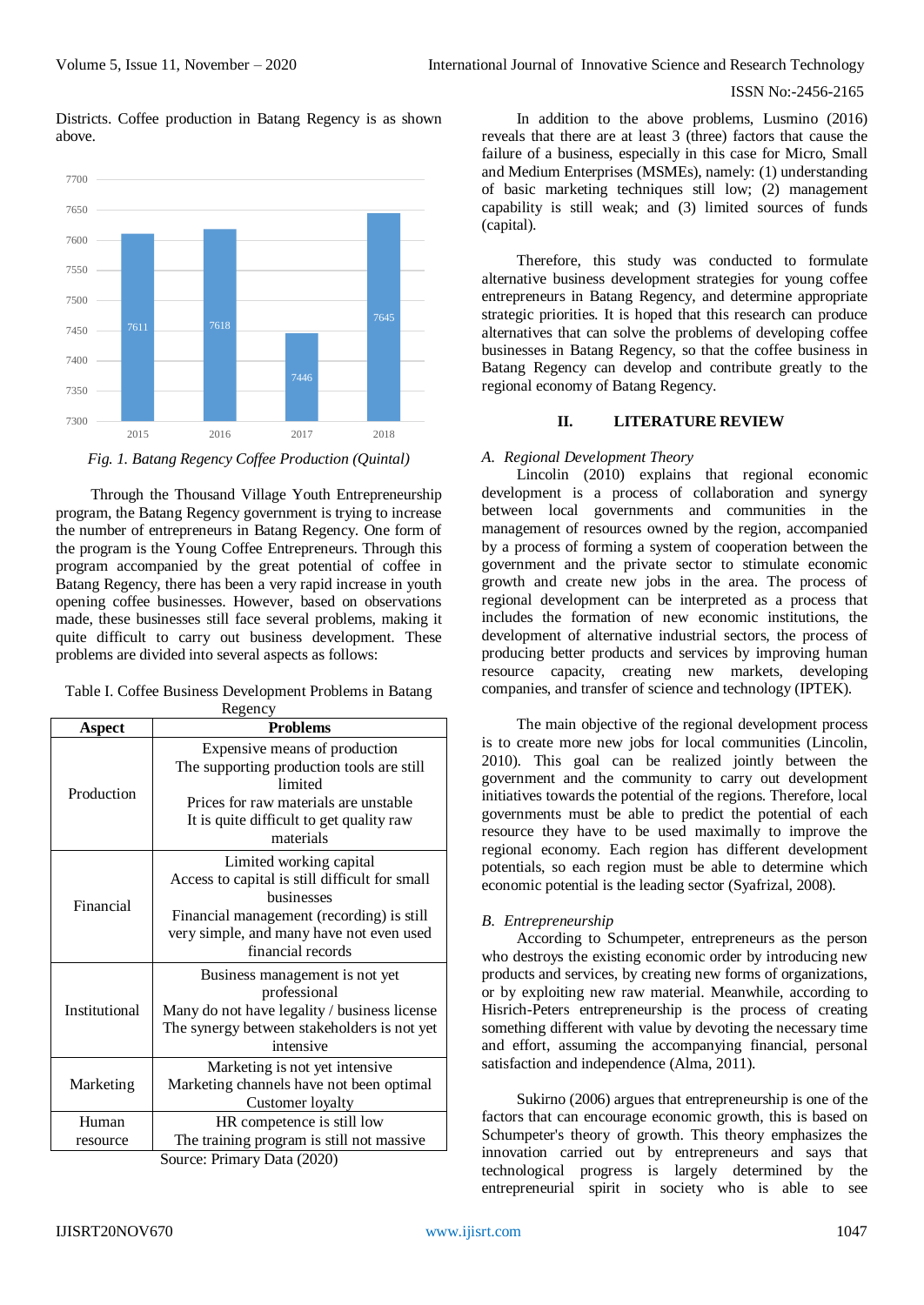opportunities and dare to take risks to open new businesses and expand existing businesses. The opening of new businesses and expansion of businesses will open up additional jobs to absorb the workforce that increases every year.

According to Schumpeter, the main factor that causes economic development is the process of innovation and the perpetrators are the innovators or entrepreneurs. The economic progress of a society can only be implemented through innovations by entrepreneurs. Economic progress can be interpreted as an increase in the total output of society. In discussing economic development.

# *C. SWOT Analysis*

SWOT analysis is a method for strategic planning by identifying internal and external factors that support or hinder it as a basis for formulating strategies in achieving a goal (Rangkuti, 2004). These factors are then used to evaluate strengths, weaknesses, opportunities, and threats. This SWOT analysis is based on the logic that in determining strategy, an organization / company must achieve a balance between internal and external conditions, namely by maximizing strengths and opportunities, and minimizing weaknesses and threats (Asri Dwi Asmarini, 2010).

SWOT analysis in this study is used to reveal internal and external factors that are considered important in developing coffee businesses in Batang Regency, namely by identifying strengths, weaknesses, opportunities, and threats. These factors will be used as materials to formulate a local coffee development strategy for Batang Regency. The factors in a SWOT analysis can be explained as follows:

#### *1. Strenght (S)*

Strength is a factor that comes from within the organization / company that has a positive effect in achieving goals.

# *2. Weakness (W)*

Weakness is a factor that comes from within the organization / company that has a negative effect so that it hinders the achievement of goals.

# *3. Opportunity (O)*

Opportunity is a factor that comes from outside the organization / company that supports the achievement of goals.

# *4. Threats (T)*

Threat is a factor that comes from outside the organization or company that hinders the achievement of goals.

# *D. Fuzzy Analytical Hierarchy Process (F-AHP)*

Analytical Hierarchy Process (AHP) is a tool to determine the most priority decisions among various decisions. This method is a decision-making tool that tries to cover the shortcomings of other decision-making tools. The main input in this model is human perception, with the main tool being a functional hierarchy. According to Brojonegoro

(1992), the hierarchy in the AHP model is used to break unstructured and complex problems into individual criteria and then these criteria are designed into a hierarchy.

According to Saaty (1993), in an unstructured and complex situation, the AHP model is able to provide the possibility for decision makers to represent the continuous interaction of factors. This analysis tool makes it easy for decision makers to identify problems, as well as formulate decisions / policies to be taken based on a priority order based on the objectives to be achieved, their experience and knowledge of the problems at hand.

The basic principles of making decisions using the AHP method according to Saaty (1993) are as follows:

# *1. Decomposition*

Decomposition is the principle of sorting the problem into an element, if you want to get optimal and accurate results, then sorting the elements until they can no longer be selected into smaller elements so that several levels are obtained.

# *2. Comparative Judgement*

It is the principle of making judgments regarding the relative importance of two elements at a certain level above it, this is the core judgment of the AHP method because of its influence on the priority of the elements. Then the results are presented in the form of a matrix called a pairwise comparison matrix which is a pairwise comparison matrix that includes the level of stakeholder preference in making decisions on alternatives based on available criteria.

# *3. Synthesis of Priority*

After the pairwise comparison matrix has been obtained, the next step is to look for local priority. Because a pairwise comparison matrix exists at each level, it is necessary to get global priority or by synthesizing the existing local priority.

# *4. Logical Consistency*

Consistency in this case has two meanings, namely, the same objects are grouped according to uniformity and suitability. Then consistency can also be interpreted as a relationship between objects based on certain criteria. Consistency in a comparison matrix is measured by:

#### A.W = λmax. W

The consistency index (CI) is obtained from:

 $\lambda$  max - n

 $n-1$ 

The consistency ratio (CR) is obtained from:

 $CR = CI / RI$ , where  $RI = Random$  index

|  |  |  |  |  | $\vert N \vert 1 \vert 2 \vert 3 \vert 4 \vert 5 \vert 6 \vert 7 \vert 8 \vert 9 \vert 10$ |  |
|--|--|--|--|--|--------------------------------------------------------------------------------------------|--|
|  |  |  |  |  | RI   0   0   0,58   0,9   1,12   1,24   1,32   1,41   1,45   1,49                          |  |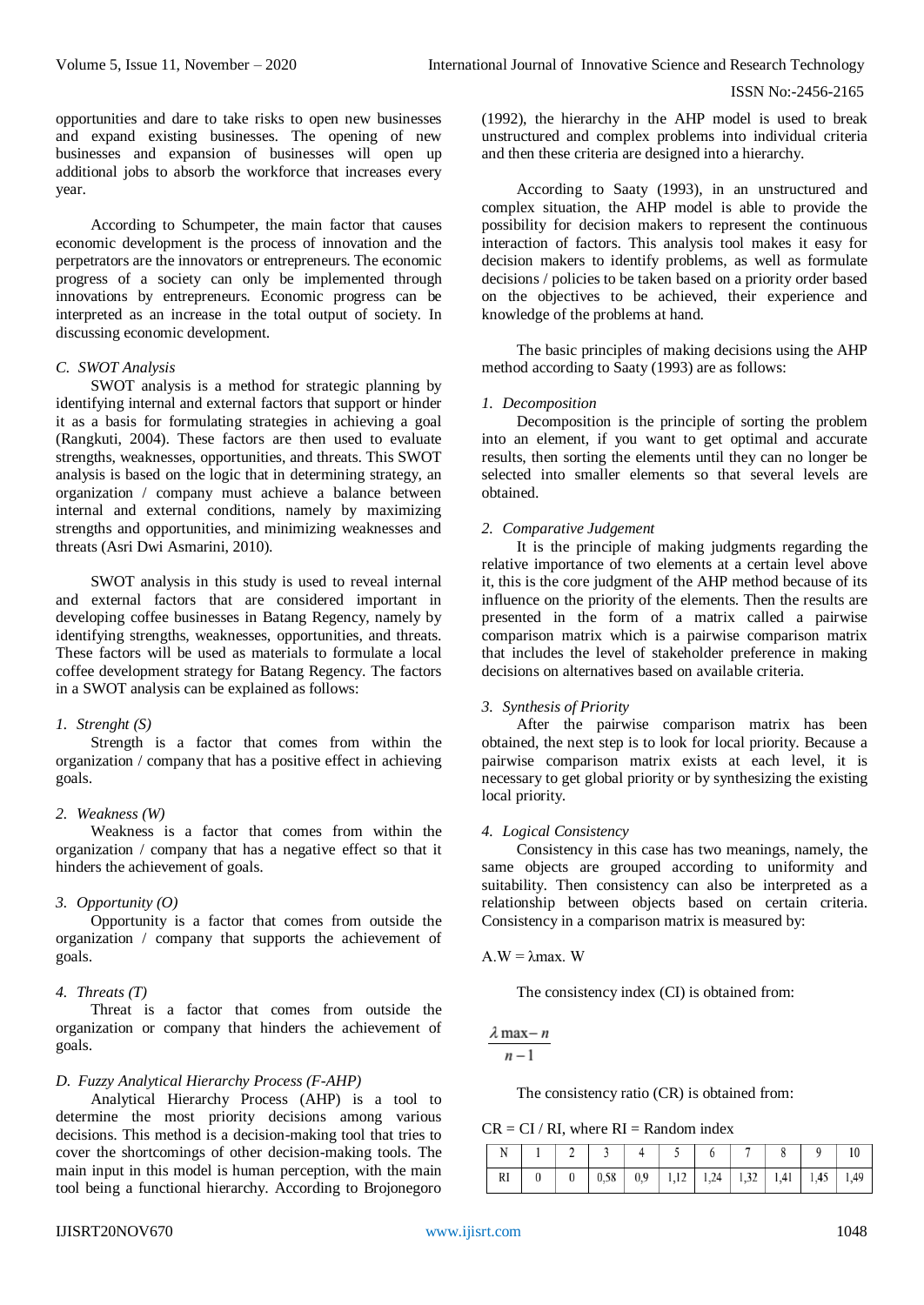The weakness of the AHP method is the problem with the criteria that have a more subjective attitude. Therefore, by using the Fuzzy approach, the problems with the criteria can be viewed objectively and accurately. The uncertainty of numbers is represented by an order of scale. To determine the degree of membership in the FAHP method, a function rule in the form of a triangular fuzzy number (TFN) is used which is arranged based on a linguistic set (Anshori, 2012).

Fuzzy Analytic Hierarchy Process (FAHP) can be seen as an analytical method developed from the AHP method. FAHP is a combination of the AHP method with Fuzzy mathematical logic. The difference with AHP is the implementation of pairwise comparison weights in the comparison matrix, which is represented by three variables (a, b, c) or (l, m, u) called Triangular Fuzzy Numbers (TFN). This means that the weight found is not one but three, according to the triangle membership function which includes three consecutive weights (Bire, 2012).



*Fig. 2. Triangular Fuzzy Number (TFN)*

Triangular Fuzzy Number (TFN) is a fuzzy set theory that helps in measuring the subjective assessment of humans using language or linguistics. The essence of fuzzy AHP lies in the pairwise comparison which is described by the ratio scale associated with the fuzzy scale. TFN numbers are symbolized by (Shega, 2012).

TFN is represented by = (1, m, u), where  $1 \le m \le u$  and 1 is the lowest value, is the middle value and is the top. The TFN approach in the AHP method is an approach used to minimize uncertainty on the AHP scale in the form of crips values. The approach used is to do fuzzification on the AHP scale in order to obtain a new scale called the AHP fuzzy scale. The rating scale used in comparing between criteria and between measurement sub criteria is the linguistic variable which can be seen in Table II.

| Table II. Comparison of Interest Fuzzification |                                                |
|------------------------------------------------|------------------------------------------------|
|                                                | Table II. Fuzzifikasi Perbandingan Kepentingan |

| Arti Skala               | Skala<br><b>AHP</b> | Skala<br>Fuzzy       | <b>Reciprocal Fuzzy</b> |
|--------------------------|---------------------|----------------------|-------------------------|
| Sama Penting             |                     | (1,1,3)              | (1/3,1/1,1/1)           |
| Lanjutan                 |                     |                      |                         |
| Sedikit Lebih<br>Penting | 3                   | (1,3,5)              | (1/5.1/3,1/1)           |
| Lebih Penting            | 5                   | (3,5,7)              | (1/7, 1/5, 1/3)         |
| Sangat Lebih<br>Penting  | 7                   | (5,7,9)              | (1/9,1/7,1/5)           |
| Mutlak Lebih<br>Penting  | 9                   | (7,9,9)              | (1/9,1/9,1/7)           |
| Pertengahan              | 2, 4, 6, 8          | $(x-2, x,$<br>$x+2)$ | $(1/(x+2),1/x,1/(x-$    |

Source : Kaganski, Majak, & Karjust (2018) in Wang, Xu, & Solangi (2019)

#### **III. RESEARCH METHOD**

Research is included in a mix-method research, because it uses qualitative and quantitative approaches. A qualitative approach is used in capturing perceptions and opinions of experts (key persons) regarding the factors that influence business development in young coffee entrepreneurs in Batang Regency, which is then used as a basis for developing alternative strategies. A quantitative approach is used to measure the extent to which key persons assess these factors which are then analyzed to determine priorities for business development strategies.

#### *A. Data Collecting Technique*

The data collection techniques in this study consisted of the following:

#### *1. In-depth Interview*

According to Anto Dajan (1986), interviewing is a method of collecting data by asking respondents directly.

#### *2. Questionnaires*

According to Sugiyono (2011), a questionnaire is a method of collecting data that is done by giving a set of questions or written statements to respondents to answer. Respondents answered questions consciously without assistance from researchers. The questionnaire used in this study is a questionnaire with a closed question model, so that researchers can get data that is in accordance with the research design.

#### *3. Literature study*

Literature study is a data collection method by studying the literature and other literature sources relevant to the topics and problems in research. This literature can be obtained from journals, books, printed media, and internet media, whose sources are reliable.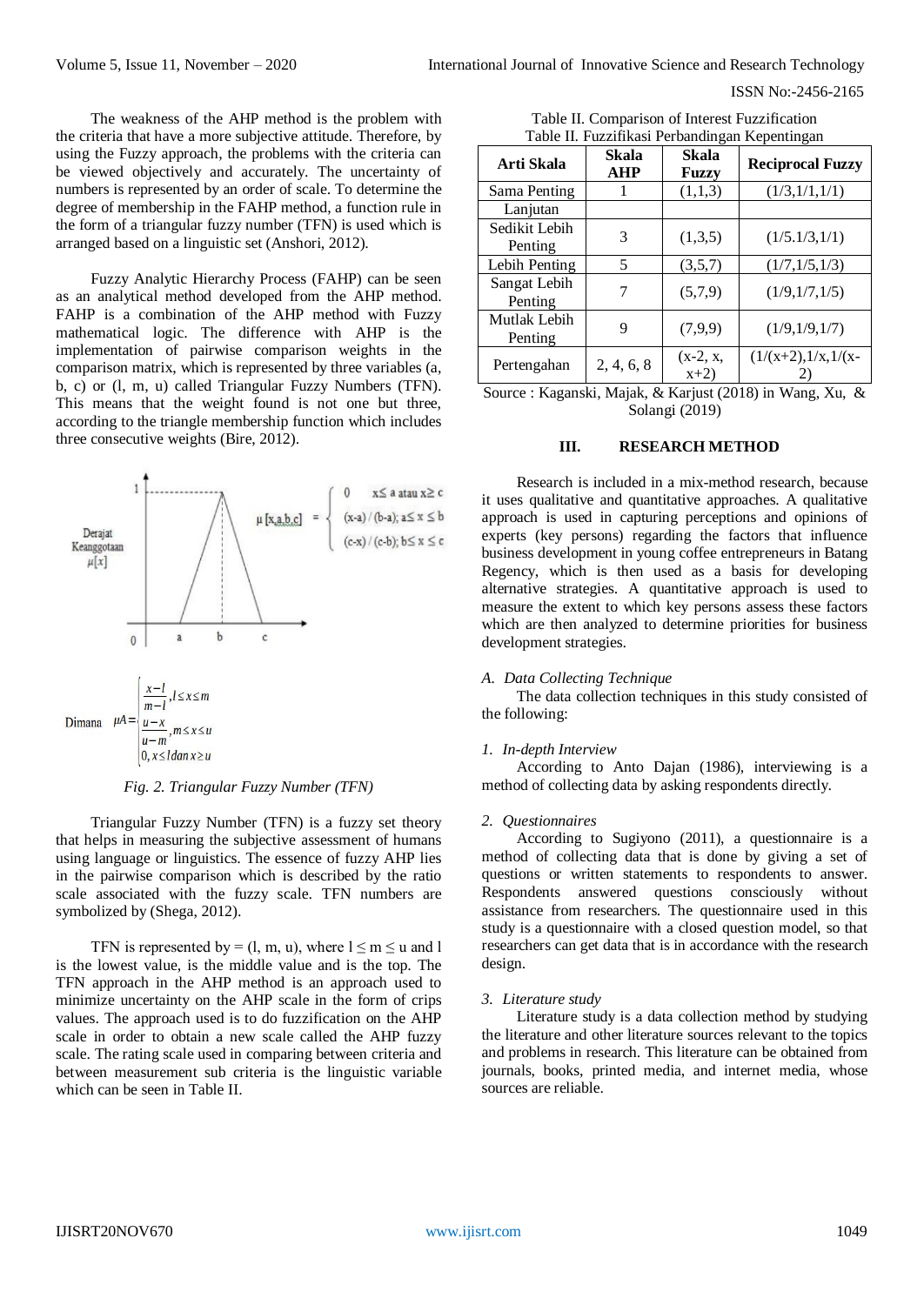ISSN No:-2456-2165

#### *B. Teknik Penentuan Sampel*

The sampling technique used in this study was purposive sampling technique, in which the sampling technique was based on certain considerations, which included non-probability sampling (Sugiyono, 2011). The sample in this study is the key person / stakeholder who has been previously determined through pre-research. Key Person are people who have knowledge and are involved in the development of coffee businesses in Batang Regency. After the previous pre-research was carried out, the key person sample in this study were 7 stakeholders, including:

| <b>Name</b>     | <b>Stakeholders</b>     | <b>Information</b> |
|-----------------|-------------------------|--------------------|
| Sunarni, SH     | Department of           | Government         |
|                 | Industry, Trade,        |                    |
|                 | Cooperatives, and       |                    |
|                 | <b>SMEs</b>             |                    |
| Dr. Chalimah,   | Lecturer at the Faculty | Akademic           |
| MM.             | of Economics.           |                    |
|                 | Pekalongan University   |                    |
|                 | the Batang Brewing      | Community          |
| Cucun Fery T A. | Community               |                    |
| SE.             | Director of Business    | Community          |
|                 | Madrasah                |                    |
| Nurochman,      | Abdurrahman Bin 'Auf    |                    |
| M.Pd.           | Owner Tombo Coffee      | <b>Business</b>    |
|                 |                         |                    |
|                 |                         |                    |
| Tarmujo         |                         |                    |

# Table III. Research Samples

#### *C. Data Analysis Technique*

# *1. SWOT Analysis*

The SWOT analysis steps in this study are as follows:

#### *a. Analysis of Internal and External Factors*

The first step that must be carried out in a SWOT analysis is to identify internal and external factors that are considered to have a positive or negative influence on the development of a coffee business in Batang Regency.

### *b. Formulation of Questionnaires and Filling of Questionnaires by Research Respondents*

The next step after analyzing internal and external factors is compiling a questionnaire. This questionnaire contains a list of questions regarding the respondent's assessment of the factors identified in the previous stage. Assessment of the condition of the factors in the SWOT uses an assessment with 9 scales, accompanied by an assessment of the weight of importance (rating) a to d. d.

#### *c. Data analysis*

After filling out the questionnaire the next stage is to compile a table of indicators of internal and external factors based on expert perceptions of internal and external factors. The results of the assessment of these internal and external factors will be the basis for determining what internal factors can be categorized as strengths and weaknesses, as well as what external factors can be categorized as opportunities and threats in the development of a coffee business in Batang Regency.

The method for classifying internal factors into strengths and weaknesses, as well as external factors into opportunities and threats, is to compare the respondents' assessment weight with the benchmark value (weight average value). If the respondent's weight value is above the benchmark value then these factors are included in the strengths and opportunities, if it is below the benchmark value then it is included in the weakness and threat factors. The next step after the factors are grouped is to weight the IFAS - IFAS factors in the SWOT model.

# *d. Strategy Formulation*

The next stage after obtaining the strengths, weaknesses, opportunities and threats is to formulate a strategy. The strategy formulation process in this SWOT analysis is carried out by interacting a combination of internal and external factors, as in the following table.

| Table IV. SWOT Matrix |  |  |
|-----------------------|--|--|
|-----------------------|--|--|

| Table IV. SWOT Matrix |                         |                       |  |
|-----------------------|-------------------------|-----------------------|--|
|                       | Strenght (S)            | <b>Weakness (W)</b>   |  |
|                       | <b>Strategy SO</b>      | <b>Strategy WO</b>    |  |
|                       | Strategy by             | Strategies            |  |
|                       | maximizing strength to  | to minimize           |  |
|                       | take advantage of       | weaknesses to take    |  |
| Opportunity           | existing opportunities; | advantage of          |  |
| (0)                   | Aggressive              | opportunities         |  |
|                       | strategy;               | Reverse               |  |
|                       | Comparative             | orientation strategy; |  |
|                       | advantage               | Investment            |  |
|                       |                         | / divestment          |  |
|                       | <b>Strategy ST</b>      | <b>Strategy WT</b>    |  |
|                       | Strategy by             | Strategies            |  |
|                       | maximizing strength to  | to minimize           |  |
|                       | overcome threats;       | weaknesses to         |  |
| Threat $(T)$          | Diversification         | overcome threats;     |  |
|                       | strategy;               | Defensive             |  |
|                       | Mobilization.           | strategy;             |  |
|                       |                         | Damage                |  |
|                       |                         | control               |  |

Source : Soesilo (2002)

# *2. Fuzzy Analytical Hierarchy Process*

*Fuzzy Analytical Hierarchy Process* (FAHP) analysis steps in this study are as follows :

#### *a. Hierarchy Arrangement*

The hierarchy in the AHP model of this study is divided into goals, criteria / aspects, and alternative strategies, as shown in the picture above. The goal in this hierarchy is the development of a coffee business in Batang Regency, where to achieve this goal several appropriate strategies are needed. Several alternative strategies that will be used to achieve these goals are formulated through the previous SWOT analysis. While the criteria / aspects in this hierarchy are the expert's perception (key person) of the problems that occur in the development of the coffee business in Batang Regency.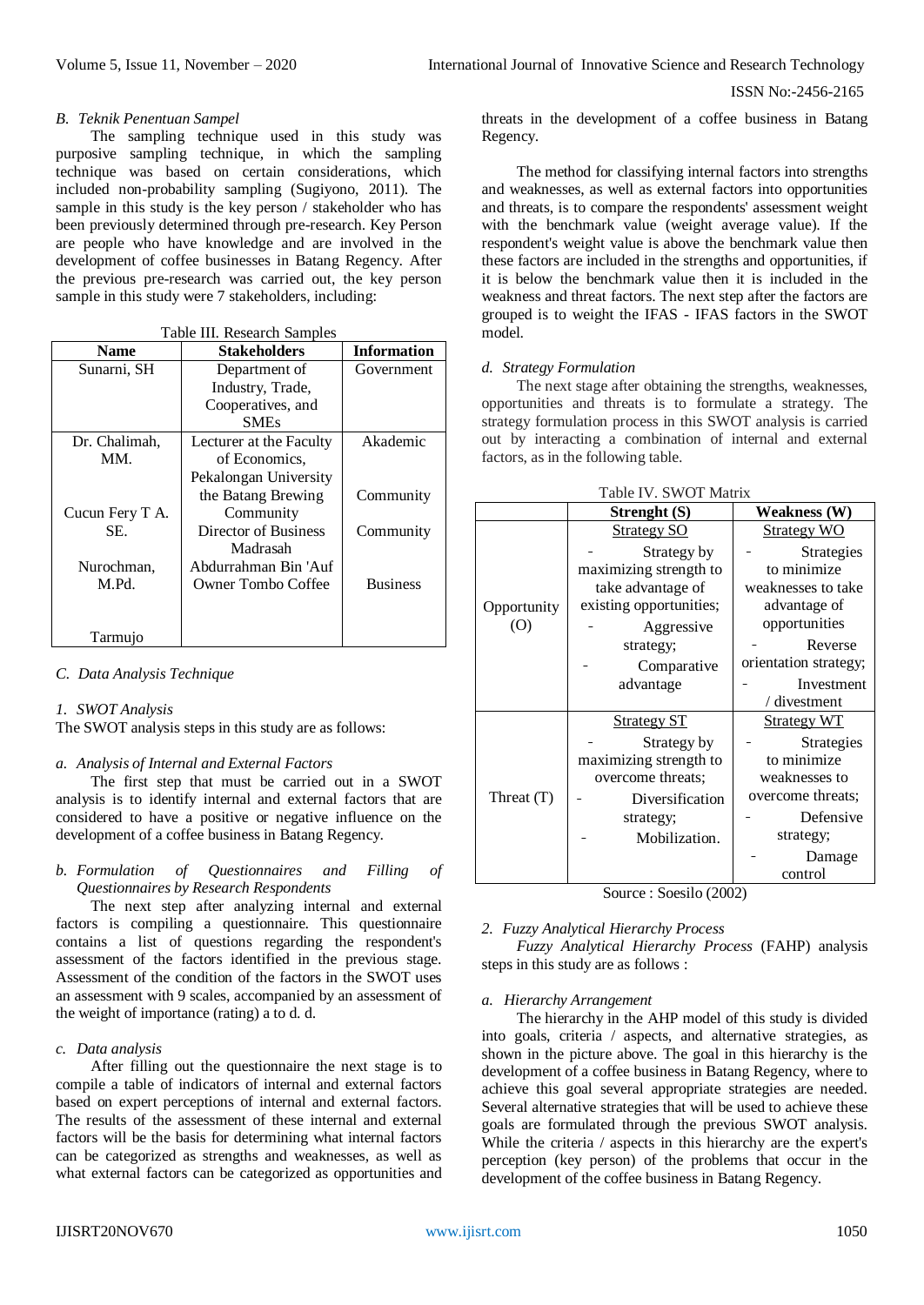

*Fig. 3. Hierarchy Arrangement*

# *b. Preparation of the Questionnaire*

The AHP questionnaire is used as a research instrument that functions to determine the respondent's perception of the problem being studied. The use of a questionnaire in this study was chosen because it was very difficult to collect respondents simultaneously at the same time and place.

# *c. Filling the Questionnaire by Respondents*

Filling out this questionnaire is done by providing an assessment with an assessment scale using the pairwise comparison scale from Saaty (1993) as in Table V below.

| Table V. Saaty Comparison Scale                              |                                                                     |  |  |
|--------------------------------------------------------------|---------------------------------------------------------------------|--|--|
| <b>Scale</b>                                                 | The meaning                                                         |  |  |
| 1                                                            | The two elements being compared are equally<br>important            |  |  |
| 3                                                            | One element is slightly more important than the<br>other elements   |  |  |
| 5                                                            | One element is more important than the other<br>elements            |  |  |
| 7                                                            | One element is more important than the other<br>elements            |  |  |
| 9                                                            | One element is absolutely more important than<br>the other elements |  |  |
| 2,4,6,8                                                      | Is a compromise number among the ratings<br>above                   |  |  |
| $\mathcal{C}_{\text{out}}$ $\mathcal{C}_{\text{out}}$ (1002) |                                                                     |  |  |

Source: Saaty (1993)

# *d. Data Processing*

The results of filling in pairwise comparisons based on the expert's perception are then compiled in a pairwise comparison matrix and the eigenvector and eigen value calculations are carried out to calculate the consistency index, as well as weighting the criteria and alternatives using the fuzzy synthetic extent.

# **IV. RESULT AND DISCUSSIONS**

## *A. SWOT Analysis Results*

A SWOT analysis in the framework of formulating alternative strategies for developing a coffee business in Batang Regency is carried out in the following stages:

### *1. Formulation of Internal and External Factors*

Based on documents, literature reviews, news published in local media, preliminary surveys of coffee businesses in Batang Regency, it is obtained elements of internal and external factors such as which are then based on respondents' assessment of the condition and level of importance, factors These factors are grouped into strengths (S), weaknesses (W), opportunities (P), and threats (T). The results of the analysis are presented in Table VI. under.

| N <sub>0</sub> | <b>Internal Factor</b>             | Weight | Criteria       |
|----------------|------------------------------------|--------|----------------|
| 1              | Coffee Shop Concept                | 6.6    | S              |
| $\overline{c}$ | Coffee shop atmosphere comfort     | 7.2    | S              |
| $\overline{3}$ | Product price affordability        | 6      | W              |
| $\overline{4}$ | Availability of wifi and other     | 7.8    | S              |
|                | supporting facilities, such as     |        |                |
| 5              | parking, prayer rooms              | 6      | W              |
| 6              | Coffee drink consistency           | 6.8    | ${\bf S}$      |
| $\overline{7}$ | Availability of products offered   | 6.4    | W              |
|                | Marketing Intensity (social media, |        |                |
| $8\,$          | stickers, brochures, etc.)         | 7      | ${\bf S}$      |
| 9              | Alertness and friendliness of      | 8.4    | S              |
| 10             | service                            | 5      | W              |
|                | Difersification / variation of     |        |                |
| 11             | coffee drinks                      | 5.4    | W              |
| 12             | Raw materials are guaranteed       | 5.4    | W              |
| 13             | freshness and quality              | 6.3    | W              |
| 14             | Financial management               | 6      | W              |
|                | Availability of business capital   |        |                |
| 15             | HR competency level                | 5.8    | W              |
|                | Availability of production support |        |                |
|                | equipment                          |        |                |
|                | Business legality and licensing    |        |                |
|                | Average Weights                    | 6.5    |                |
| N <sub>0</sub> | <b>External Factors</b>            | Weight | Criteria       |
| 1              | Support from the government for    | 6.6    | O              |
| $\overline{2}$ | <b>UMKM</b>                        | 5.2    | T              |
|                | Access to finance or capital for   |        |                |
| $\sqrt{3}$     | business actors                    | 6.8    | O              |
| $\overline{4}$ | Ease of processing business        | 7.4    | O              |
|                | permits                            |        |                |
| 5              | There is an association /          | 8      | O              |
| 6              | community of coffee                | 6.8    | $\overline{O}$ |
| $\overline{7}$ | entrepreneurs in Batang Regency    | 7.2    | $\overline{O}$ |
|                | Market demand for coffee           |        |                |
| 8              | Changes in consumer behavior       | 5.8    | T              |
| 9              | Development of information and     | 6      | T              |
| 10             | communication technology           | 6.6    | O              |
| 11             | The level of customer loyalty      | 6.8    | O              |
|                | Changes in people's lifestyles     |        |                |
| 12             | Community economic conditions      | 5.8    | T              |
| 13             | Social and cultural conditions of  | 5.8    | T              |
| 14             | the community                      | 6      | $\overline{O}$ |

|  | Table VI. Results of Internal and External Analysis |  |  |
|--|-----------------------------------------------------|--|--|
|--|-----------------------------------------------------|--|--|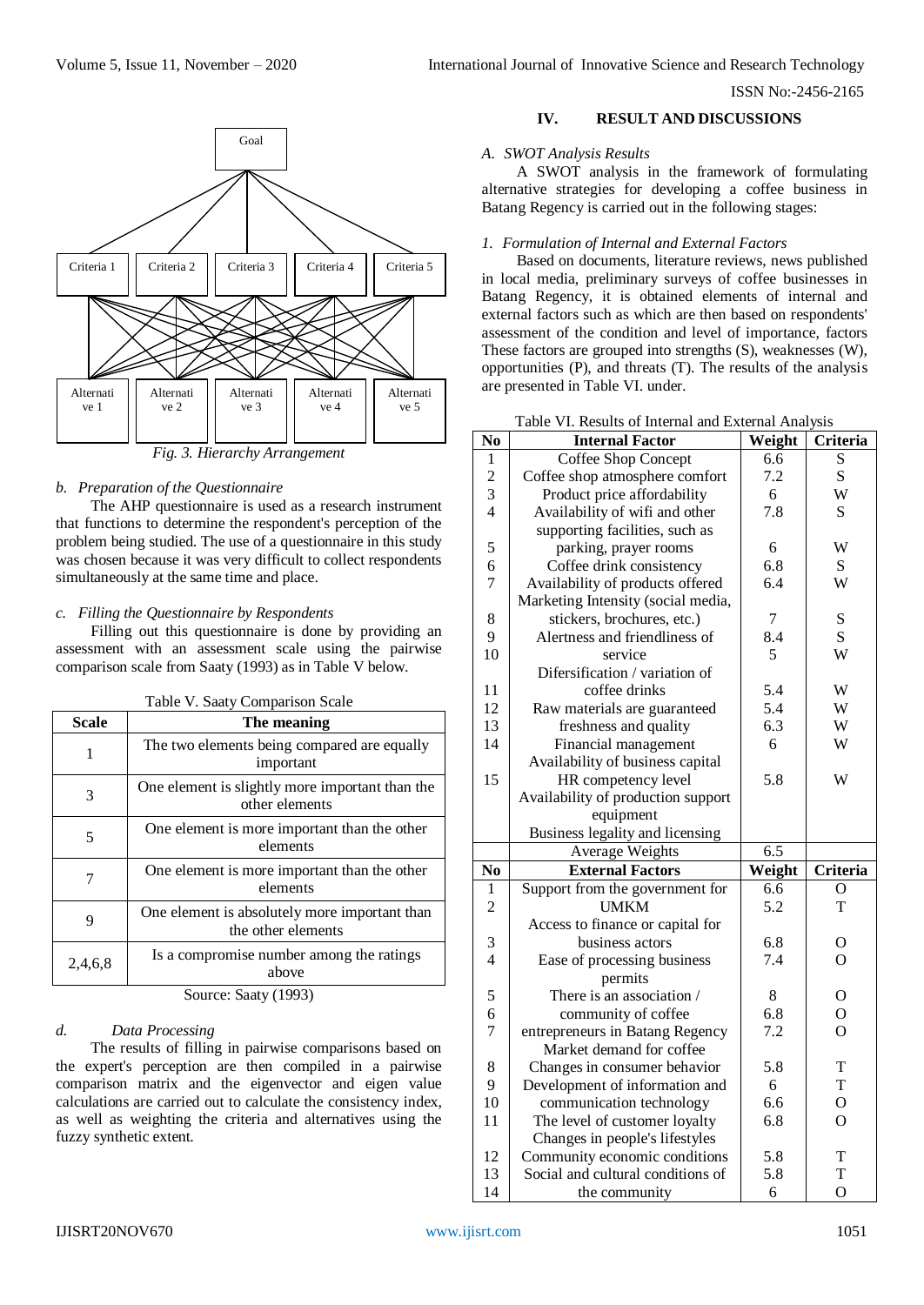| 15                          | The stability of the business   | 5.6 |  |  |
|-----------------------------|---------------------------------|-----|--|--|
|                             | climate                         |     |  |  |
|                             | Coffee raw material prices      |     |  |  |
|                             | Weather and climatic factors    |     |  |  |
|                             | The existence of instant coffee |     |  |  |
|                             | drinks                          |     |  |  |
|                             | Average Weights                 | 6.4 |  |  |
| Source: Primary Data (2020) |                                 |     |  |  |

# *2. Strategy Formulation*

After the internal and external factors are categorized as Strengths (S), Weaknesses (W), Opportunities (O), and Threats (T), the next step is to formulate alternative strategies. The strategy formulation process in this SWOT analysis is carried out by interacting a combination of internal and external factors. This interaction and combination of internal and external factors consists of the following.

# *a. Strategy S-O*

The interaction of strength and opportunity factors will result in an SO strategy, which is a strategy using factors of strength to take advantage of opportunities. The alternative strategies consist of the following:

- Improve operational efficiency, so that the selling price is more competitive (Pro1)
- Ensuring the availability of quality raw materials (Pro2)
- Optimizing the use of production support tools and technology (Pro 3)
- Build an effective partnership system with all stakeholders (raw material suppliers, association / community, government, etc.) (Kel 2)
- Expanding market share by increasing the intensity of promotions with various media (internet / social media, exhibitions, banners / brochures, etc.) (Pem 1)

# *b. Strategy W-O*

The interaction of weakness and opportunity factors will result in a WO strategy, which is a strategy that minimizes

weaknesses to take advantage of opportunities. The alternative strategies consist of the following:

- Professional recording / bookkeeping and financial management training (Keu 2)
- Determine the portion of finance for each expenditure item, and ensure that expenditure is in accordance with a predetermined portion (Keu 3)
- Building effective communication between fellow business actors in the community as a means of increasing human resource capacity (Kel 1).

# *c. Strategy S-T*

The interaction of strength and threat factors will produce ST strategy, which is a strategy that uses strength factors to overcome threats. The alternative strategies consist of the following:

- Improve HR competencies, so as to be able to create quality products with consistent taste (Sdm 1)
- Increase the speed and quality / quality of service (Sdm 2)
- Creating a harmonious and effective work atmosphere and environment (Sdm 3)
- Professional business management training (Kel 2)
- *d. Strategy W-T*

The interaction of the weaknesses and threats will produce a WT strategy, which is a strategy that minimizes weaknesses to overcome threats. The alternative strategies consist of the following:

- Increase customer retention by rewarding loyal customers, as well as procuring merchandise for customers (Pem 2)
- Increase capital capacity, by establishing relationships with financial institutions and / or investors (Keu 1)
- Strengthening business associations to obtain bargaining prices from suppliers (Pem 3)

The complete alternative strategy formulation results in the SWOT analysis of this study are as follows:

| Table VII. SWOT Analysis            |                                             |                                                   |  |  |
|-------------------------------------|---------------------------------------------|---------------------------------------------------|--|--|
|                                     | Strenght $(S)$                              | Weakness (W)                                      |  |  |
|                                     |                                             | The product price is not affordable               |  |  |
|                                     | • Interesting coffee shop concept           | enough                                            |  |  |
|                                     | • Coffee shop atmosphere comfort            | • Coffee drink consistency                        |  |  |
| Internal                            | • Availability of wifi and other supporting | Marketing intensity through social                |  |  |
|                                     | facilities, such as parking, prayer rooms   | media, exhibitions, brochures, etc.               |  |  |
|                                     | • Availability of products offered          | • Financial management is not                     |  |  |
|                                     | • Alertness and friendliness of service     | professional                                      |  |  |
|                                     | • Difersification / variation of coffee     | Limited availability of working                   |  |  |
|                                     | drinks                                      | capital                                           |  |  |
|                                     |                                             | • Low HR competence                               |  |  |
|                                     |                                             | The availability of production support            |  |  |
|                                     |                                             | tools is low                                      |  |  |
|                                     |                                             | Many do not have business legality                |  |  |
|                                     |                                             | and licenses                                      |  |  |
| Eksternal                           |                                             |                                                   |  |  |
| Opportunity (O)                     | Strategy $S - O$                            | Strategy $W - O$                                  |  |  |
| Support from the government for     | • Improve operational efficiency, so that   | Professional recording / bookkeeping<br>$\bullet$ |  |  |
| <b>UMKM</b>                         | the selling price is more competitive       | and business financial management                 |  |  |
| Ease of processing business permits | (Pro1)                                      | training (Keu2)                                   |  |  |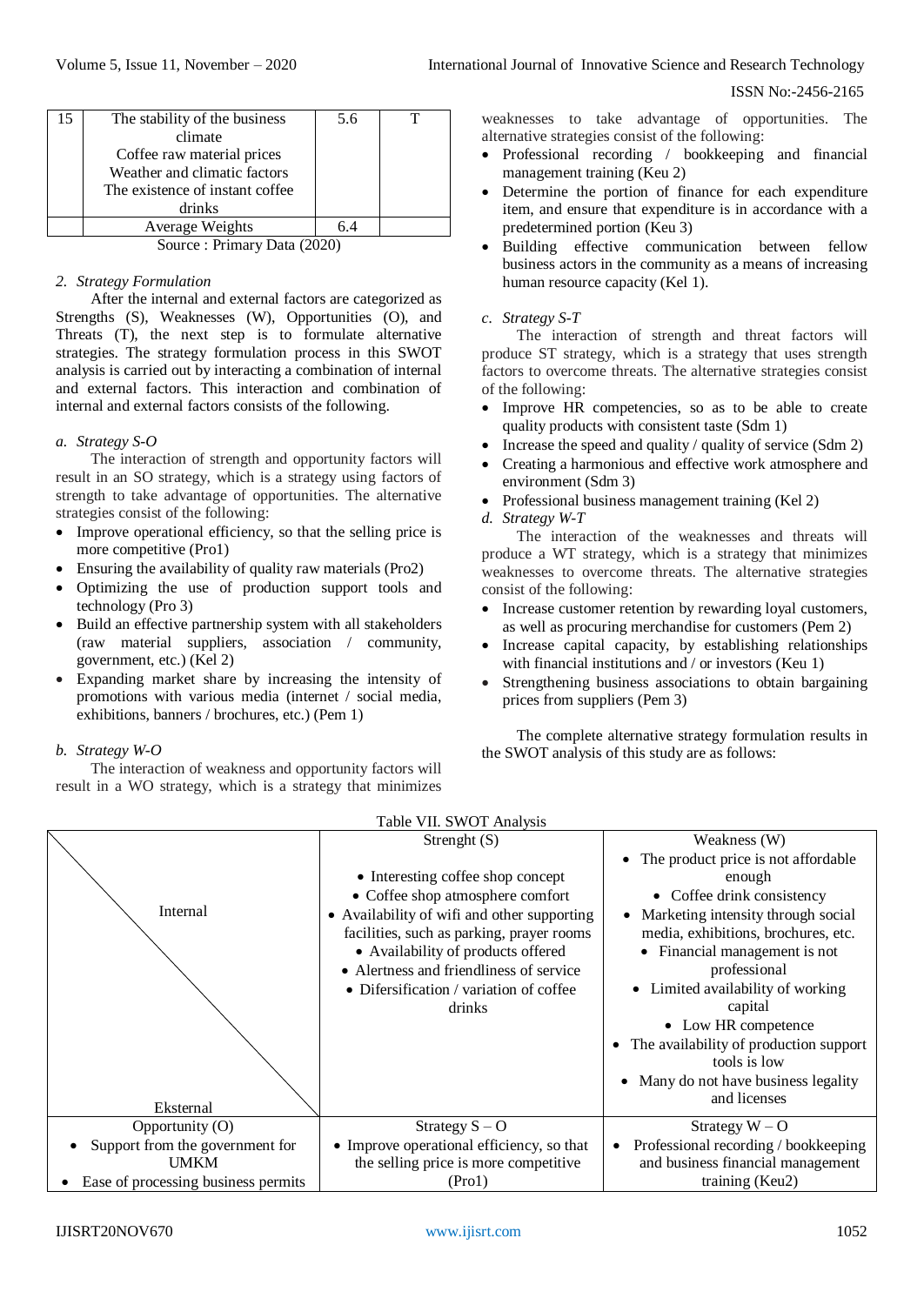| • Ensuring the availability of quality raw<br>There is an association / community<br>$\bullet$<br>materials (Pro2)<br>each expenditure item, and ensure<br>of coffee entrepreneurs in Batang<br>that expenditure is in accordance<br>Regency<br>• Build an effective partnership system<br>with the predetermined portion<br>Market demand for coffee<br>with all stakeholders (raw material<br>(Keu3)<br>suppliers, associations / communities,<br>Changes in consumer behavior<br>$\bullet$<br>government, etc.) (Kel 3)<br>Development of information and<br>$\bullet$<br>Expanding market share by increasing<br>communication technology<br>the intensity of promotions with<br>Social and cultural conditions of the<br>human resource capacity (Kel 1)<br>various media (internet / social media,<br>community<br>Optimizing the use of production<br>exhibitions, banners / brochures, etc.)<br>(Tem1)<br>Threat $(T)$<br>Strategy $S-T$<br>Strategy $W-T$<br>Access to finance or capital for<br>Improve HR competencies, so as to be<br>Increase customer retention by<br>$\bullet$<br>business actors<br>able to create quality products with<br>consistent taste (Sdm1)<br>The level of customer loyalty<br>(Pem2)<br>Increase the speed and quality / quality<br>Changes in people's lifestyles<br>of service (Sdm2)<br>Increase capital capacity, by<br>The stability of the business climate<br>$\bullet$<br>establishing relationships with<br>Creating a harmonious and effective<br>Coffee raw material prices are<br>financial institutions and / or<br>working atmosphere and environment<br>unstable<br>investors (Keu1)<br>(Sdm3)<br>The existence of instant coffee drinks<br>Professional business management<br>Weather and climatic factors<br>to obtain bargaining prices at<br>training (Kel2)<br>Community economic conditions |  |                                                                                                                                                                                                |
|-------------------------------------------------------------------------------------------------------------------------------------------------------------------------------------------------------------------------------------------------------------------------------------------------------------------------------------------------------------------------------------------------------------------------------------------------------------------------------------------------------------------------------------------------------------------------------------------------------------------------------------------------------------------------------------------------------------------------------------------------------------------------------------------------------------------------------------------------------------------------------------------------------------------------------------------------------------------------------------------------------------------------------------------------------------------------------------------------------------------------------------------------------------------------------------------------------------------------------------------------------------------------------------------------------------------------------------------------------------------------------------------------------------------------------------------------------------------------------------------------------------------------------------------------------------------------------------------------------------------------------------------------------------------------------------------------------------------------------------------------------------------------------------------------------------------------------------------------------------|--|------------------------------------------------------------------------------------------------------------------------------------------------------------------------------------------------|
|                                                                                                                                                                                                                                                                                                                                                                                                                                                                                                                                                                                                                                                                                                                                                                                                                                                                                                                                                                                                                                                                                                                                                                                                                                                                                                                                                                                                                                                                                                                                                                                                                                                                                                                                                                                                                                                             |  | Determine the portion of finance for<br>Building effective communication<br>between fellow business actors in the<br>community as a means of increasing<br>support tools and technology (Pro3) |
|                                                                                                                                                                                                                                                                                                                                                                                                                                                                                                                                                                                                                                                                                                                                                                                                                                                                                                                                                                                                                                                                                                                                                                                                                                                                                                                                                                                                                                                                                                                                                                                                                                                                                                                                                                                                                                                             |  | rewarding loyal customers, as well as<br>procuring merchandise for customers<br>strengthening business associations<br>suppliers (Pem3)                                                        |

Source: Primary Data (2020)

The alternative strategies generated through the SWOT analysis will then be analyzed through the Fuzzy Analytical Hierarchy Process to obtain priority strategy alternatives according to the stakeholder / key person. The results of the Fuzzy Analytical Hierarchy Process analysis are as follows.

# *B. Results of Fuzzy Analytical Hierarchy Process Analysis*

#### *1. Hierarchy Arrangement*

The hierarchy in the AHP model of this study is divided into goals, criteria / aspects, and alternative strategies, as shown in the figure below. The goal in this hierarchy is the development of coffee businesses in Batang Regency, especially those owned by youth. Several alternative strategies that will be used to achieve these goals are formulated through the previous SWOT analysis. Meanwhile, the criteria / aspects of this hierarchy are expert perceptions of the problems that occur in the development of coffee businesses owned by youth in Batang Regency.





# *2. Matrix Consistency Calculation*

After the strategic alternative is determined, the stakeholder or key informant chooses strategic priorities, the value obtained from each stakeholder must be tested for consistency on the Criteria and Subcriteria. Matrix consistency measurement is done before converting it to Triangular Fuzzy Number. In calculating the consistency of the value matrix that must be known is the Consistency Ratio (CR). To calculate the CR value, the eigen value  $(\lambda)$  and consistency index (CI) are needed. The results of the consistency calculation are shown in the following table.

|  | Table VIII. Result of Calculation of Matrix Consistency at |  |  |
|--|------------------------------------------------------------|--|--|
|  |                                                            |  |  |

| <b>Key Person</b> | <b>Eigen</b><br><b>Vector</b> | Consistency<br><b>Index</b>    | Consistency<br>Ratio |
|-------------------|-------------------------------|--------------------------------|----------------------|
| Governmen         |                               |                                |                      |
|                   | 5.287168                      | 0.071792                       | 0.080407             |
| Academic          | 5.205555                      | 0.051389                       | 0.057555             |
| Community         | 5.174053                      | 0.043513                       | 0.048735             |
| <b>Business</b>   | 5.300684                      | 0.075171                       | 0.084191             |
| $\sim$            | $\mathbf{r}$ .                | $\mathbf{r}$<br>$\blacksquare$ | 1/0000               |

Source : Primary Data Processed (2020)

Based on the results of the calculation of the consistency of the matrix, it can be seen that the results of respondents' assessment of the Fuzzy Analytical Hierarchy Process (FAHP) questionnaire are stated to be consistent. This is evidenced by the value of the Consistency Ratio (CR) for all respondents with a value below 0.1.

Likewise with the calculation of the consistency matrix for each sub-criteria level. Both for the production subcriteria, financial sub-criteria, institutional sub-criteria,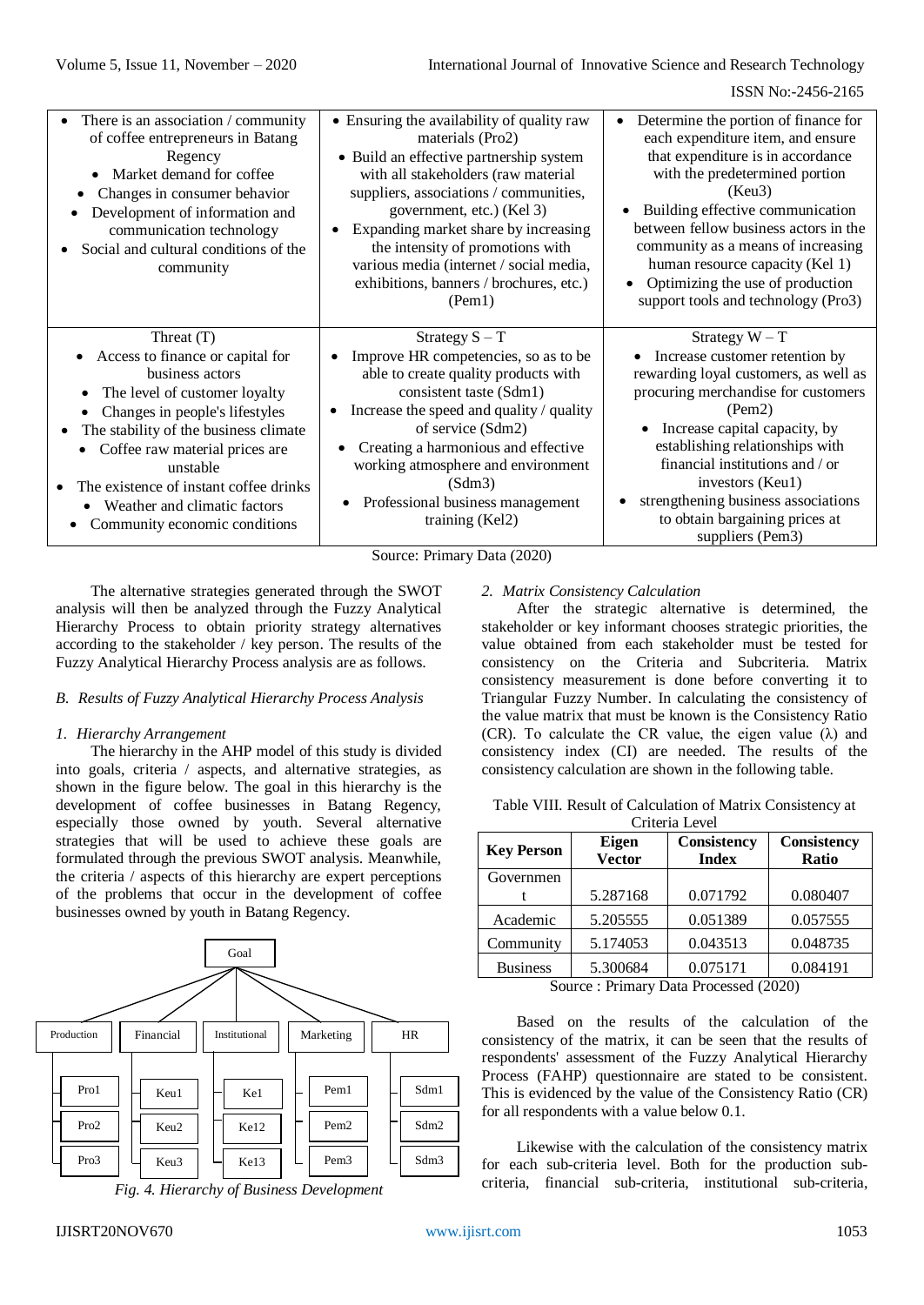marketing sub-criteria, and human resources sub-criteria, the calculation results show that the Consistency Ratio (CR) value is less than 0.1, so it can be concluded that the results of the respondent's assessment of the Fuzzy Analytical Hierarchy Process questionnaire ( FAHP) for the sub-criteria level is stated to be consistent.

# *3. Weighted Matrix Results*

The results of the weighting of the FAHP analysis in this study both at the criteria and sub-criteria levels are as follows.

| Criteria          | Weight<br>Value | Sub<br>Criteria  | Weight<br>Value | Final    |
|-------------------|-----------------|------------------|-----------------|----------|
|                   |                 |                  |                 | Weight   |
|                   | 0.09291216      | Pro1             | 0.728661        | 0.067701 |
| Production        |                 | Pro2             | 0.152308        | 0.014151 |
|                   |                 | Pro3             | 0.119032        | 0.011059 |
|                   |                 | Keu1             | 0.149914        | 0.018385 |
| Financial         | 0.1226378       | Keu2             | 0.588359        | 0.072155 |
|                   |                 | Keu3             | 0.261727        | 0.032098 |
| Institutional     | 0.40843997      | Kel1             | 0.081302        | 0.033207 |
|                   |                 | Kel <sub>2</sub> | 0.357232        | 0.145908 |
|                   |                 | Kel <sub>3</sub> | 0.561467        | 0.229325 |
| Marketing         |                 | Pem <sub>1</sub> | 0.765278        | 0.187188 |
|                   | 0.24460096      | Pem <sub>2</sub> | 0.118881        | 0.029078 |
|                   |                 | Pem <sub>3</sub> | 0.115841        | 0.028335 |
| Human<br>Resource | 0.13140912      | Sdm1             | 0.343321        | 0.045116 |
|                   |                 | Sdm2             | 0.446453        | 0.058668 |
|                   |                 | Sdm3             | 0.210226        | 0.027626 |

Table IX. FAHP Weighting Results

Source : Primary Data Processed (2020)

Based on the results of the FAHP analysis above, it can be seen that the criteria / institutional aspect is the most priority aspect for improvement, namely getting a value weight of 0.4084, followed by the marketing aspect with a value weight of 0.2446, the human resource aspect with a value weight of 0.1314, the financial aspect with The weight value is 0.1226, and the last priority is the production aspect with a value weight of 0.0929.

On the other hand, the weighting results at the subcriteria level show that the main priority of alternative business development strategies for young coffee entrepreneurs in Batang Regency is marketing strategy 1, namely expanding market share by increasing the intensity of promotion with various media (internet / social media, exhibitions, banners / brochures, etc.), get a weight value of 0.7652. the second priority is production strategy 1, namely increasing operational efficiency, so that the selling price is more competitive with a weight value of 0.7286, and the third priority is institutional strategy 3, namely building an effective partnership system with all stakeholders (raw material suppliers, associations / communities, government , etc.) with a weight value of 0.5614.

#### *C. Discussion*

To find out which alternative priority strategies are right for developing a coffee business, the researcher must look at the results of the global calculation, namely by multiplying the results of the weighted values at the criteria level with the weight values at the sub-criteria level. Thus, the priority of alternative coffee business development strategies will be obtained such as in the table below.

| Ranking                               | Sub Criteria     | Weight Value |  |
|---------------------------------------|------------------|--------------|--|
| 1                                     | Kel3             | 0.22933      |  |
| 2                                     | Pem1             | 0.18719      |  |
| 3                                     | Kel <sub>2</sub> | 0.14591      |  |
| 4                                     | Keu2             | 0.07216      |  |
| 5                                     | Pro1             | 0.0677       |  |
| 6                                     | Sdm2             | 0.05867      |  |
| 7                                     | Sdm1             | 0.04512      |  |
| 8                                     | Kel1             | 0.03321      |  |
| 9                                     | Keu3             | 0.0321       |  |
| 10                                    | Pem <sub>2</sub> | 0.02908      |  |
| 11                                    | Pem <sub>3</sub> | 0.02833      |  |
| 12                                    | Sdm3             | 0.02763      |  |
| 13                                    | Keu1             | 0.01839      |  |
| 14                                    | Pro2             | 0.01415      |  |
| 15                                    | Pro3             | 0.01106      |  |
| Course Drimery Deta Drossessed (2020) |                  |              |  |

Table X. Final Weighting Results

Source: Primary Data Processed (2020)

Based on the results of the above calculations, it can be seen that the priority alternative strategy for developing business for young coffee entrepreneurs in Batang Regency is Institutional strategy 3, namely building an effective partnership system with all stakeholders (raw material suppliers, associations / communities, government, etc.) with a final weight value of 0.22933. The second priority business development strategy alternative is Marketing Strategy 1, which is to expand market share by increasing the intensity of promotion with various media (internet / social media, exhibitions, banners / brochures, etc.), obtaining a final weight value of 0.18719.

The third priority alternative strategy is institutional strategy 2, namely professional business management training with a final weight value of 0.14591. the fourth priority alternative is financial strategy 2, namely training in recording /bookkeeping and professional business financial management, with a final weight value of 0.07216 and the fifth priority alternative is production strategy 1, namely increasing operational efficiency, so that the selling price is more competitive with the final weight value. amounting to 0.0677.